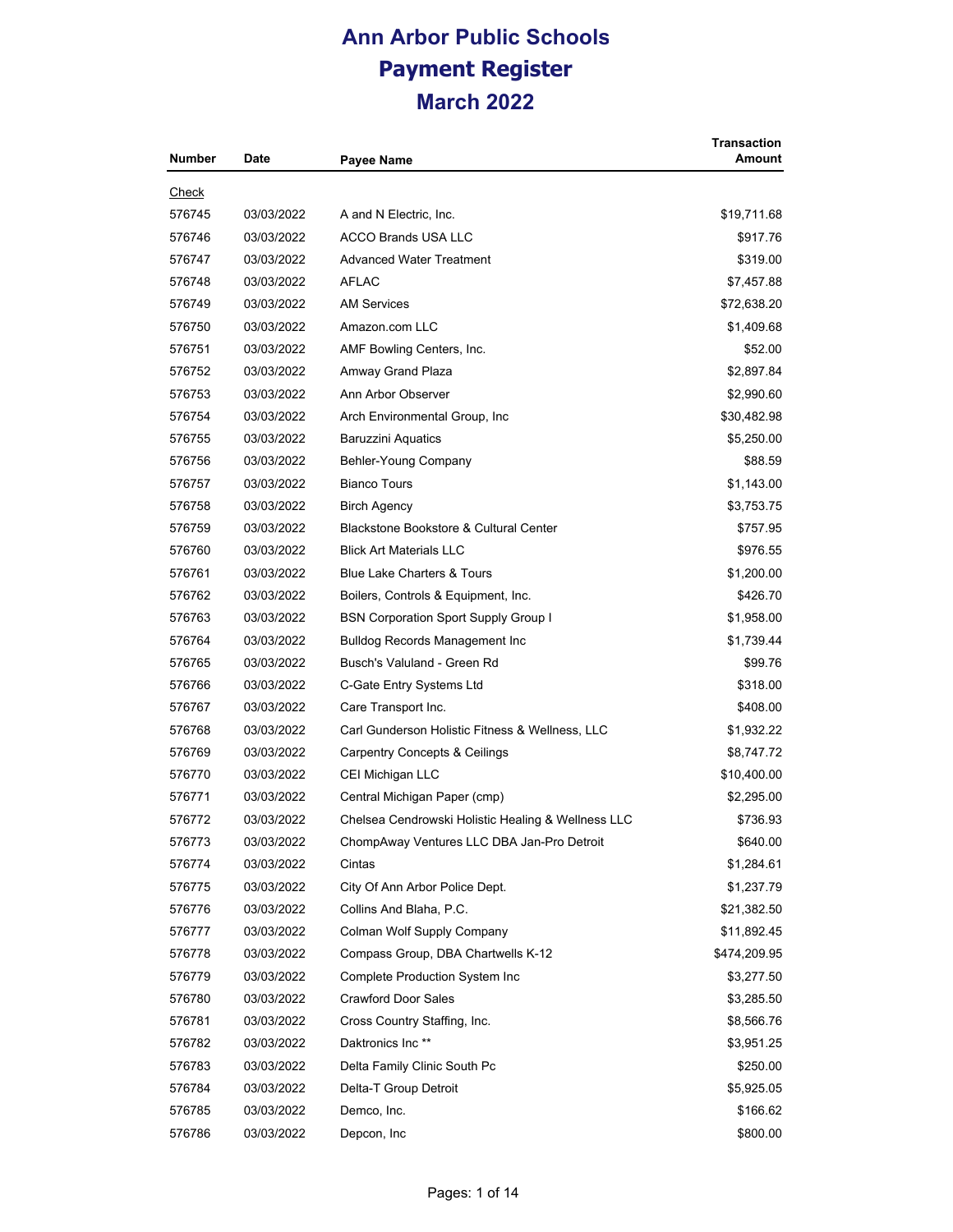| 576787 | 03/03/2022 | Detroit Edison Or Dte Energy                | \$382,758.11 |
|--------|------------|---------------------------------------------|--------------|
| 576788 | 03/03/2022 | Detroit Marriott at the Renaissance Center  | \$7,874.16   |
| 576789 | 03/03/2022 | Detroit Salt Company Llc                    | \$9,519.89   |
| 576790 | 03/03/2022 | <b>Diligent Corporation</b>                 | \$9,000.00   |
| 576791 | 03/03/2022 | <b>Discount School Supply</b>               | \$228.85     |
| 576792 | 03/03/2022 | Dollar Bill Copying                         | \$32.22      |
| 576793 | 03/03/2022 | Dykema Gossett Pllc                         | \$36,943.00  |
| 576794 | 03/03/2022 | Eagle Excavation Inc                        | \$27,795.60  |
| 576795 | 03/03/2022 | <b>Edmondson Security Solutions</b>         | \$352.00     |
| 576796 | 03/03/2022 | EMRIVER, INC                                | \$830.10     |
| 576797 | 03/03/2022 | Environmental Maintenance Engineers, Inc.   | \$5,995.00   |
| 576798 | 03/03/2022 | Ferguson Enterprises, Inc.                  | \$25,898.85  |
| 576799 | 03/03/2022 | Fishbeck                                    | \$8,528.89   |
| 576800 | 03/03/2022 | Fitness Things, Inc.                        | \$715.52     |
| 576801 | 03/03/2022 | Flinn Scientific Co.                        | \$437.53     |
| 576802 | 03/03/2022 | Follett School Solutions, Inc.              | \$6,776.56   |
| 576803 | 03/03/2022 | Freestyle Sales Co.                         | \$92.93      |
| 576804 | 03/03/2022 | Getaway Tours Inc                           | \$5,965.00   |
| 576805 | 03/03/2022 | Global Interpreting Services LLC-2          | \$565.12     |
| 576806 | 03/03/2022 | Goyette Mechanical Co                       | \$85,147.00  |
| 576807 | 03/03/2022 | Graduate Service Inc.                       | \$2,500.00   |
| 576808 | 03/03/2022 | Grainger                                    | \$488.85     |
| 576809 | 03/03/2022 | <b>Grass Lake Community Schools</b>         | \$88.00      |
| 576810 | 03/03/2022 | Great Lakes Coca-Cola Bottling, LLC         | \$693.18     |
| 576811 | 03/03/2022 | <b>Great Lakes Sports</b>                   | \$1,321.90   |
| 576812 | 03/03/2022 | GreatAmerica Financial Services Corporation | \$861.82     |
| 576813 | 03/03/2022 | Gross Electric                              | \$192.34     |
| 576814 | 03/03/2022 | Guitar Center Stores, Inc.                  | \$999.99     |
| 576815 | 03/03/2022 | H2I Group, Inc.                             | \$6,700.00   |
| 576816 | 03/03/2022 | Halpin Reinforcement LLC                    | \$1,700.00   |
| 576817 | 03/03/2022 | Hewitt's Music, Inc.                        | \$170.00     |
| 576818 | 03/03/2022 | IDN- Hardware Sales Inc.                    | \$40.01      |
| 576819 | 03/03/2022 | J W Pepper & Sons, Inc.                     | \$561.97     |
| 576820 | 03/03/2022 | J.C. Ehrlich Pest Control                   | \$300.00     |
| 576821 | 03/03/2022 | JDRM Engineering, Inc.                      | \$5,116.72   |
| 576822 | 03/03/2022 | Johnstone Supply Detroit Group              | \$6,496.26   |
| 576823 | 03/03/2022 | Jump Start DJ's Inc.                        | \$740.00     |
| 576824 | 03/03/2022 | Junior Library Guild                        | \$829.90     |
| 576825 | 03/03/2022 | Kone Incorporated                           | \$15,426.66  |
| 576826 | 03/03/2022 | Lakeshore Learning Materials                | \$240.90     |
| 576827 | 03/03/2022 | Let's Go Transportation Services            | \$8,389.75   |
| 576828 | 03/03/2022 | Lifestyle Fitness Coach LLC                 | \$1,092.29   |
| 576829 | 03/03/2022 | Lifetouch NSS                               | \$40.00      |
| 576830 | 03/03/2022 | Lightspeed Technologies, Inc.               | \$21,000.00  |
| 576831 | 03/03/2022 | Lowe's Home Centers, Inc.                   | \$634.03     |
| 576832 | 03/03/2022 | Lutheran Education Association              | \$1,320.00   |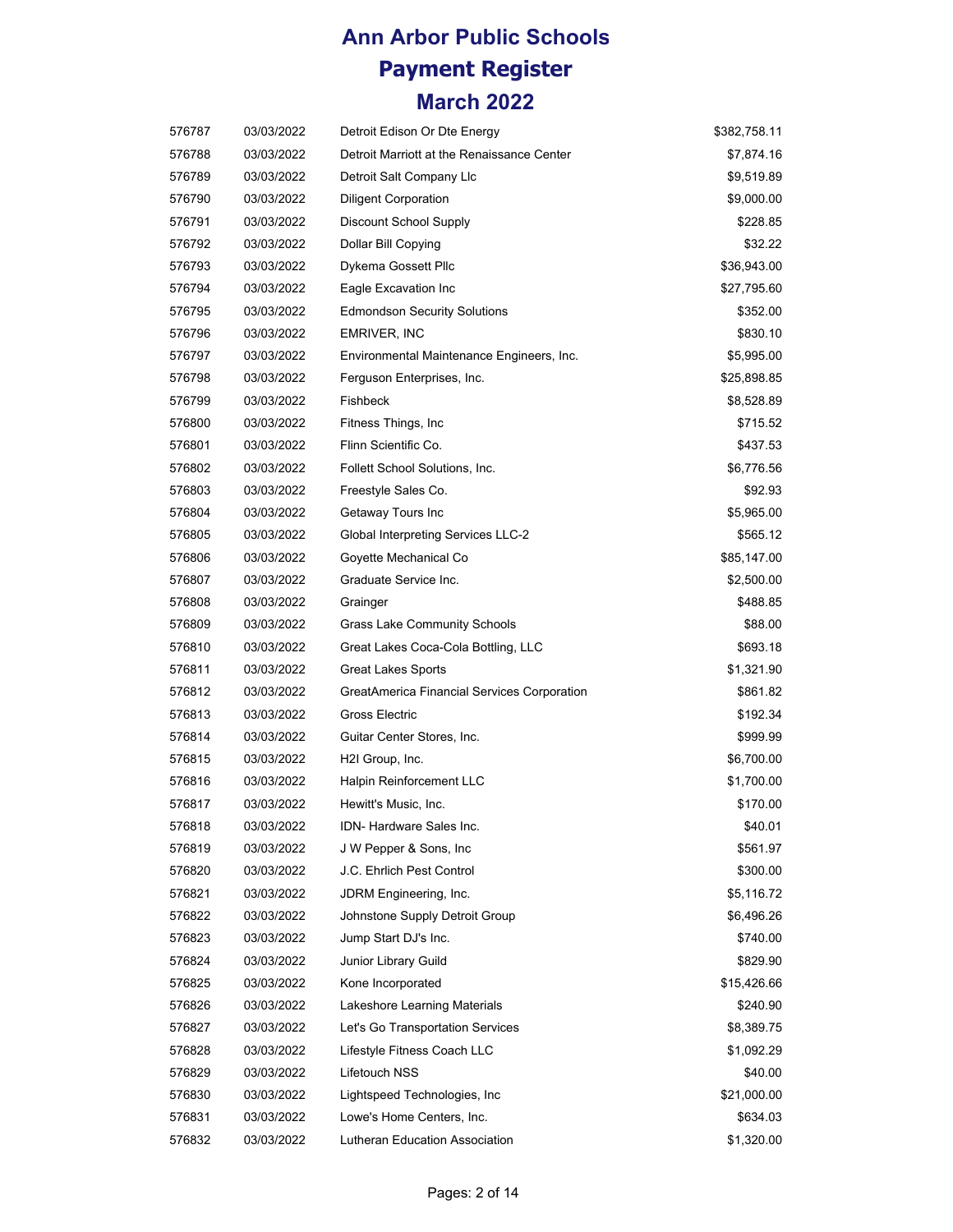| 576833 | 03/03/2022 | <b>Madison Electric</b>                          | \$5,897.93     |
|--------|------------|--------------------------------------------------|----------------|
| 576834 | 03/03/2022 | MakerWorks LLC                                   | \$2,250.00     |
| 576835 | 03/03/2022 | Massp                                            | \$1,600.00     |
| 576836 | 03/03/2022 | Mcgraw-Hill School Education                     | \$1,524.07     |
| 576837 | 03/03/2022 | Mcmaster-Carr Supply                             | \$587.65       |
| 576838 | 03/03/2022 | Mea Financial Services Inc. Group Term Life      | \$3,803.32     |
| 576839 | 03/03/2022 | Medco Supply Co (lockbox) Or Masune & Surgical S | \$189.13       |
| 576840 | 03/03/2022 | Messa (370)                                      | \$505,990.54   |
| 576841 | 03/03/2022 | Metro Detroit Model United Nations Corporation   | \$230.00       |
| 576842 | 03/03/2022 | MFI Medical Equipment Inc.                       | \$961.98       |
| 576843 | 03/03/2022 | Michigan DECA                                    | \$5,355.00     |
| 576844 | 03/03/2022 | Michigan Power Rodding, Inc.                     | \$407.00       |
| 576845 | 03/03/2022 | Michigan School Business Officials/MSBO          | \$520.00       |
| 576846 | 03/03/2022 | Midwest Air Filter, Inc                          | \$11,495.15    |
| 576847 | 03/03/2022 | Midwestern Consulting Inc-Mci                    | \$21,297.40    |
| 576848 | 03/03/2022 | Miller Canfield Paddock Stone Plc                | \$10,473.00    |
| 576849 | 03/03/2022 | Nicola's Books/little Professor Westgate         | \$356.42       |
| 576850 | 03/03/2022 | Nimco Inc.                                       | \$123.00       |
| 576851 | 03/03/2022 | NTG Enterprises, Inc.                            | \$5,908.00     |
| 576852 | 03/03/2022 | NUCO2 Inc                                        | \$389.11       |
| 576853 | 03/03/2022 | Office Anything.Com, Inc.                        | \$18,500.00    |
| 576854 | 03/03/2022 | Office Depot                                     | \$4,766.56     |
| 576855 | 03/03/2022 | Pasco Scientific                                 | \$105.50       |
| 576856 | 03/03/2022 | PC Parts Plus LLC                                | \$11,794.00    |
| 576857 | 03/03/2022 | Pear Deck, Inc                                   | \$25,800.00    |
| 576858 | 03/03/2022 | Pediatric Therapy Associates                     | \$46,447.75    |
| 576859 | 03/03/2022 | <b>Pitney Bowes</b>                              | \$554.79       |
| 576860 | 03/03/2022 | Plante & Moran, PLLC                             | \$2,400.00     |
| 576861 | 03/03/2022 | Platt Laundromat, LLC                            | \$133.00       |
| 576862 | 03/03/2022 | Pods Enterprises, LLC                            | \$319.00       |
| 576863 | 03/03/2022 | Polar Paradice                                   | \$500.00       |
| 576864 | 03/03/2022 | PowerSchool Group, LIC                           | \$600.00       |
| 576865 | 03/03/2022 | <b>Premier Relocations, LLC</b>                  | \$4,044.00     |
| 576866 | 03/03/2022 | Presidio Infrastructure Solutions LLC            | \$27,936.00    |
| 576867 | 03/03/2022 | Prevention Science Press, Inc.                   | \$329.90       |
| 576868 | 03/03/2022 | Priority Health                                  | \$2,095,290.74 |
| 576869 | 03/03/2022 | Purvis & Foster                                  | \$2,095.00     |
| 576870 | 03/03/2022 | <b>Quill Corporation</b>                         | \$329.21       |
| 576871 | 03/03/2022 | RAM Construction Services of Michigan, Inc.      | \$66,556.80    |
| 576872 | 03/03/2022 | Robert Half International Inc. dba Account Temps | \$1,205.12     |
| 576873 | 03/03/2022 | <b>Rovin Ceramics</b>                            | \$206.50       |
| 576874 | 03/03/2022 | Safety Systems, Inc.                             | \$264.88       |
| 576875 | 03/03/2022 | Sani-Vac Service, Inc.                           | \$2,100.00     |
| 576876 | 03/03/2022 | Scholastic Inc                                   | \$384.62       |
| 576877 | 03/03/2022 | School Savers Corporation                        | \$752.85       |
| 576878 | 03/03/2022 | School Specialty Inc*                            | \$1,991.04     |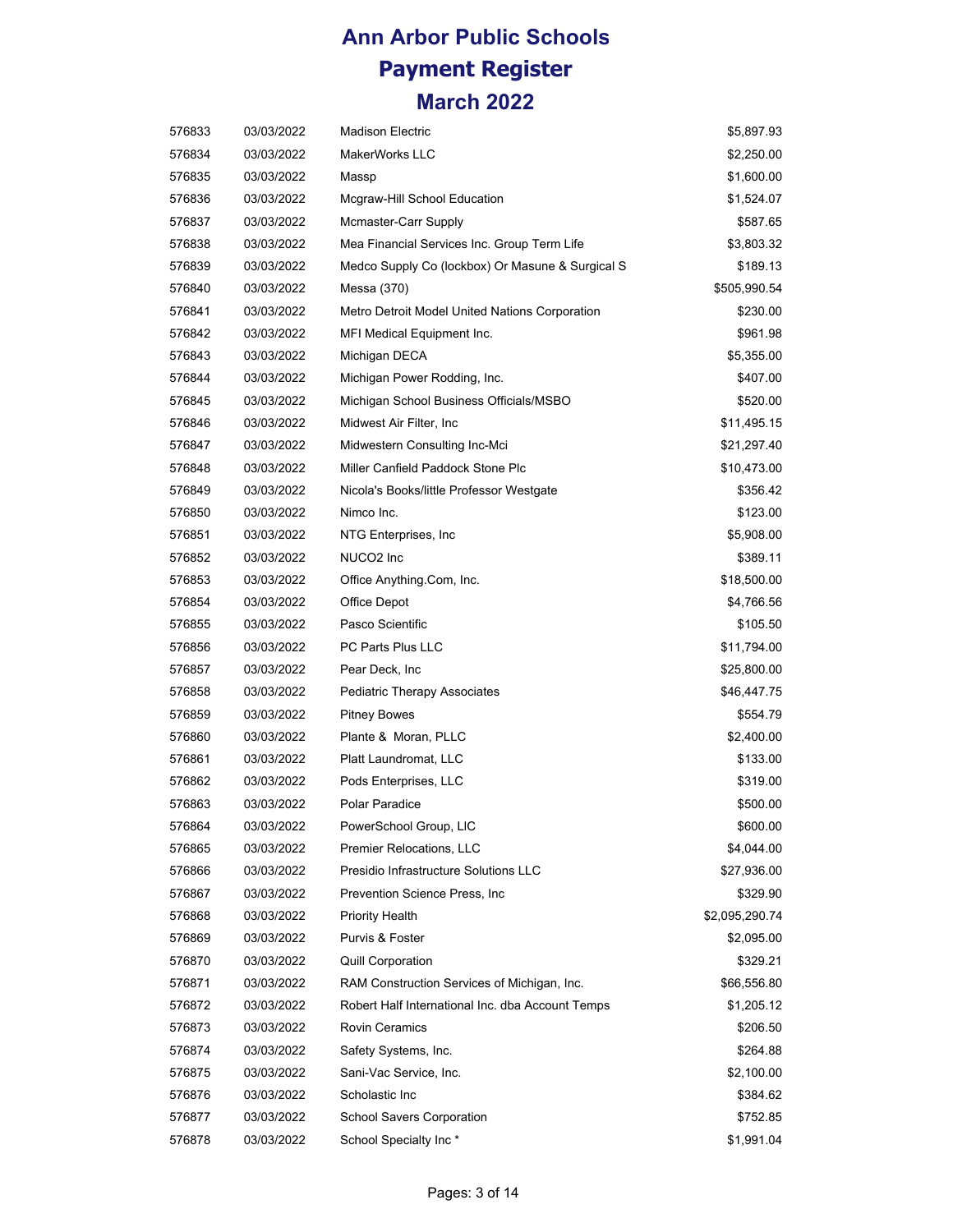| 576879 | 03/03/2022 | Secure Education Consultants, LLC                  | \$2,875.00   |
|--------|------------|----------------------------------------------------|--------------|
| 576880 | 03/03/2022 | Securitas Security Services USA, Inc.              | \$14,325.32  |
| 576881 | 03/03/2022 | Sentinel Technologies Inc                          | \$1,998.00   |
| 576882 | 03/03/2022 | Set-Seg (Opt & Gtl)                                | \$1,101.18   |
| 576883 | 03/03/2022 | <b>Shamrock Floor Inc</b>                          | \$1,599.00   |
| 576884 | 03/03/2022 | Shar Products Co.                                  | \$110.00     |
| 576885 | 03/03/2022 | Snap-on Industrial a Division of IDSC Holdings LLC | \$914.83     |
| 576886 | 03/03/2022 | Soliant Health                                     | \$2,010.00   |
| 576887 | 03/03/2022 | Sound Planning Communications, Inc.                | \$927.41     |
| 576888 | 03/03/2022 | Stafford-Smith, Inc.                               | \$46,236.00  |
| 576889 | 03/03/2022 | <b>Standard Printing</b>                           | \$154.00     |
| 576890 | 03/03/2022 | Stantec Architecture Inc.                          | \$4,889.50   |
| 576891 | 03/03/2022 | Staples Advantage                                  | \$48.37      |
| 576892 | 03/03/2022 | Stone & Dirt                                       | \$3,240.00   |
| 576893 | 03/03/2022 | Sunbelt Rental, Inc.                               | \$8,569.00   |
| 576894 | 03/03/2022 | Sunglo Restoration Svcs Inc                        | \$2,284.53   |
| 576895 | 03/03/2022 | The Enrico Group                                   | \$37,482.00  |
| 576896 | 03/03/2022 | The Regents Of the Univ of Mich                    | \$6,000.00   |
| 576897 | 03/03/2022 | Thermal-Netics Inc.                                | \$2,494.45   |
| 576898 | 03/03/2022 | Town & Country Pools                               | \$1,190.25   |
| 576899 | 03/03/2022 | <b>Treetown Murals LLC</b>                         | \$1,882.79   |
| 576900 | 03/03/2022 | Turner Electric Company, Inc.                      | \$14,815.56  |
| 576901 | 03/03/2022 | U Of M Varsity Tennis Center                       | \$3,699.07   |
| 576902 | 03/03/2022 | University Of Michigan Cashier Support Paym        | \$2,053.50   |
| 576903 | 03/03/2022 | University Of Michigan University Productio        | \$9,050.00   |
| 576904 | 03/03/2022 | University of Michigan, MedSport                   | \$12,000.00  |
| 576905 | 03/03/2022 | <b>University Translator Services</b>              | \$751.36     |
| 576906 | 03/03/2022 | Unum Life Insurance Company Of America             | \$4,512.17   |
| 576907 | 03/03/2022 | Unum Long/Short Term Insurance Company Of America  | \$12,179.88  |
| 576908 | 03/03/2022 | US Foods, Inc.                                     | \$1,009.79   |
| 576909 | 03/03/2022 | Video And Internet Stuff,Llc                       | \$1,855.00   |
| 576910 | 03/03/2022 | W.J. O'Neil Company                                | \$118,941.17 |
| 576911 | 03/03/2022 | Ward's Natural Science Est.llc                     | \$113.51     |
| 576912 | 03/03/2022 | Washtenaw County Dept-Public Health Environ Healt  | \$2,736.00   |
| 576913 | 03/03/2022 | Washtenaw Glass Co.                                | \$631.84     |
| 576914 | 03/03/2022 | Williams Scotsman, Inc dba Willscot                | \$105.00     |
| 576915 | 03/03/2022 | <b>Wolverine Sports Supply</b>                     | \$562.15     |
| 576916 | 03/03/2022 | Wolverine Supply Inc                               | \$824.05     |
| 576917 | 03/03/2022 | Kapnick Insurance Group                            | \$21,197.40  |
| 576918 | 03/03/2022 | Albertson, Justine                                 | \$800.00     |
| 576919 | 03/03/2022 | Atiyeh, Shadin                                     | \$259.50     |
| 576920 | 03/03/2022 | Bager, Rachel                                      | \$800.00     |
| 576921 | 03/03/2022 | Bail, Becky                                        | \$800.00     |
| 576922 | 03/03/2022 | Bale, Melanie                                      | \$800.00     |
| 576923 | 03/03/2022 | Baringer, Cheri                                    | \$800.00     |
| 576924 | 03/03/2022 | Bertoni, Susan                                     | \$800.00     |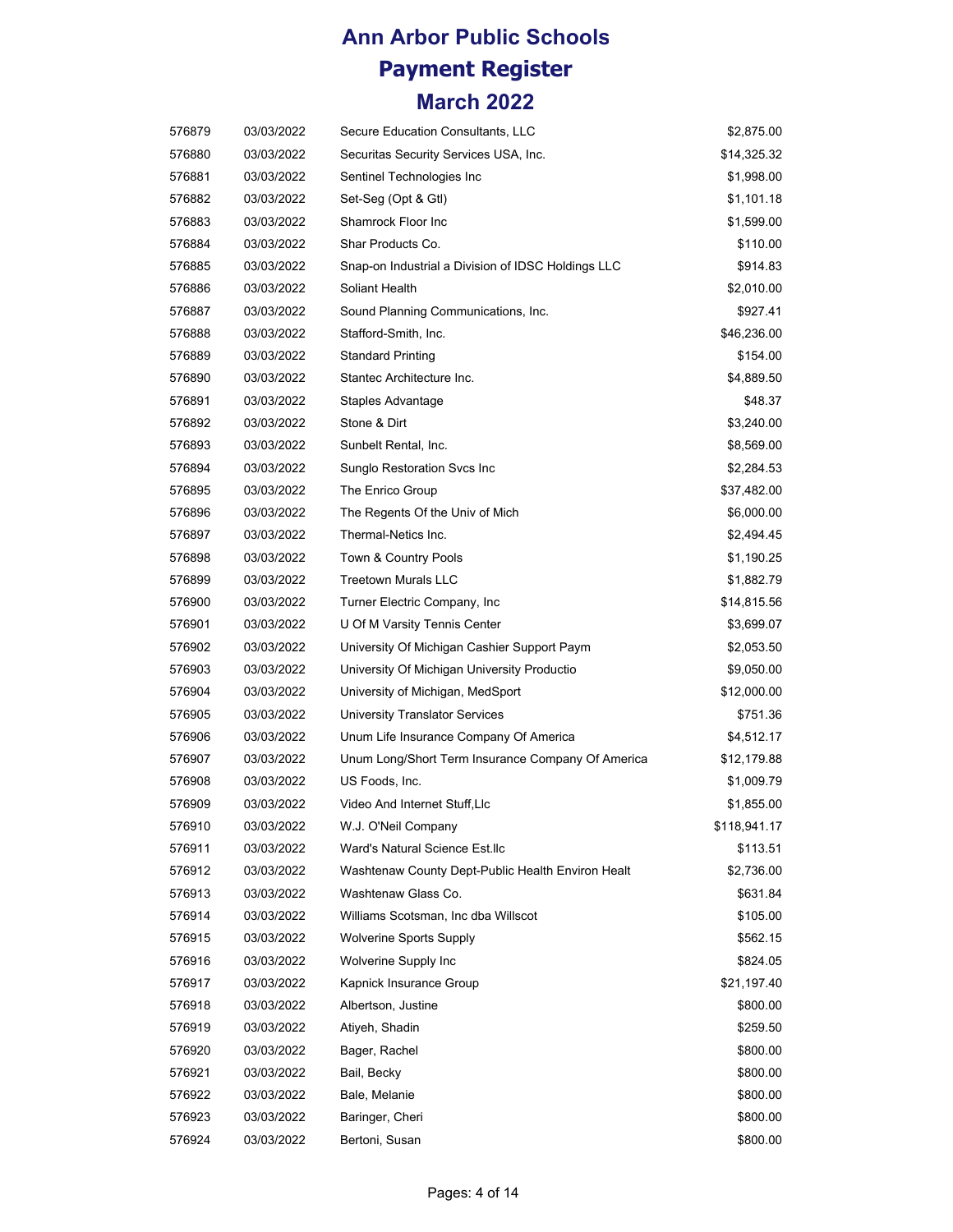| 576925 | 03/03/2022 | <b>Bhaumik, Kristin</b>            | \$800.00 |
|--------|------------|------------------------------------|----------|
| 576926 | 03/03/2022 | Bower, Paul                        | \$800.00 |
| 576927 | 03/03/2022 | Brauer, Peter                      | \$800.00 |
| 576928 | 03/03/2022 | Brish, Sarah                       | \$800.00 |
| 576929 | 03/03/2022 | Brish, Sarah                       | \$800.00 |
| 576930 | 03/03/2022 | Chervenak, Linnea                  | \$800.00 |
| 576931 | 03/03/2022 | Collins, Melissa                   | \$800.00 |
| 576932 | 03/03/2022 | Cunningham, Christopher            | \$800.00 |
| 576933 | 03/03/2022 | Darkoh, Charles                    | \$162.50 |
| 576934 | 03/03/2022 | Dexter Fastener Technologies, Inc. | \$10.50  |
| 576935 | 03/03/2022 | Dexter Fastener Technologies, Inc. | \$26.37  |
| 576936 | 03/03/2022 | Ellis, Shannon                     | \$400.00 |
| 576937 | 03/03/2022 | Esquivel, Lizette                  | \$800.00 |
| 576938 | 03/03/2022 | Esteves, Kaitlin                   | \$800.00 |
| 576939 | 03/03/2022 | Folk, Rachel                       | \$800.00 |
| 576940 | 03/03/2022 | Folk, Rachel                       | \$800.00 |
| 576941 | 03/03/2022 | Forbes, Stephen                    | \$800.00 |
| 576942 | 03/03/2022 | Forbes, Stephen                    | \$800.00 |
| 576943 | 03/03/2022 | Fox, Lisa                          | \$400.00 |
| 576944 | 03/03/2022 | Francis, William                   | \$800.00 |
| 576945 | 03/03/2022 | Francis, William                   | \$800.00 |
| 576946 | 03/03/2022 | Gagel, Mandy                       | \$800.00 |
| 576947 | 03/03/2022 | Gardner, Nathan                    | \$800.00 |
| 576948 | 03/03/2022 | German, Jennifer                   | \$800.00 |
| 576949 | 03/03/2022 | Gilling, Luis                      | \$800.00 |
| 576950 | 03/03/2022 | Gocho, Kenta                       | \$800.00 |
| 576951 | 03/03/2022 | Gunning, Katie                     | \$800.00 |
| 576952 | 03/03/2022 | Hannah, Martha                     | \$800.00 |
| 576953 | 03/03/2022 | Hannah, Martha                     | \$800.00 |
| 576954 | 03/03/2022 | Hartsfield, Rachel                 | \$800.00 |
| 576955 | 03/03/2022 | Haygood, Emily                     | \$200.00 |
| 576956 | 03/03/2022 | Heise, Steffen                     | \$800.00 |
| 576957 | 03/03/2022 | Hernandez, Margarita               | \$800.00 |
| 576958 | 03/03/2022 | Hoppe, Crystal                     | \$800.00 |
| 576959 | 03/03/2022 | Howden, Mary                       | \$800.00 |
| 576960 | 03/03/2022 | Hudson, Clare                      | \$800.00 |
| 576961 | 03/03/2022 | Imbesi, Jason                      | \$800.00 |
| 576962 | 03/03/2022 | Inoue, Aya                         | \$800.00 |
| 576963 | 03/03/2022 | Jacobs, Daphne                     | \$800.00 |
| 576964 | 03/03/2022 | Jahn-Drone, Kerry                  | \$800.00 |
| 576965 | 03/03/2022 | Jones, Marryssa                    | \$800.00 |
| 576966 | 03/03/2022 | Jongeward, Julie                   | \$800.00 |
| 576967 | 03/03/2022 | Kaske, Beth                        | \$160.00 |
| 576968 | 03/03/2022 | Kehrer-Scharphorn, Kaitlin         | \$800.00 |
| 576969 | 03/03/2022 | Lee, Catherine                     | \$400.00 |
| 576970 | 03/03/2022 | Lehr, Jessica                      | \$800.00 |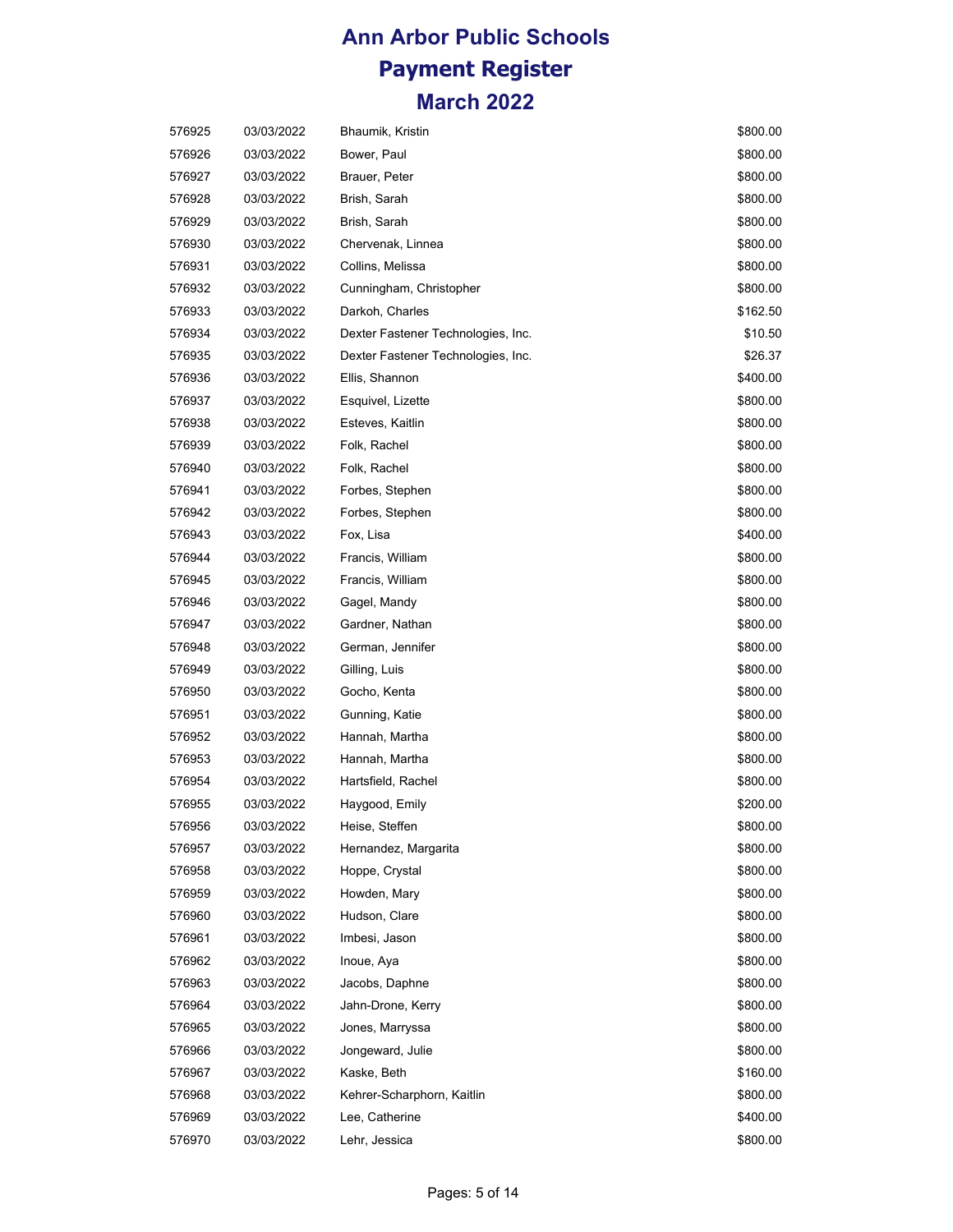| 576971 | 03/03/2022 | Lloyd, Jane                          | \$800.00 |
|--------|------------|--------------------------------------|----------|
| 576972 | 03/03/2022 | MacDougall, Courtney                 | \$800.00 |
| 576973 | 03/03/2022 | McKinney, Robyn                      | \$400.00 |
| 576974 | 03/03/2022 | Mena, Marvin                         | \$800.00 |
| 576975 | 03/03/2022 | Mitra, Srimoyee                      | \$800.00 |
| 576976 | 03/03/2022 | Molen, Nicholas                      | \$800.00 |
| 576977 | 03/03/2022 | Molen, Nicholas                      | \$800.00 |
| 576978 | 03/03/2022 | Montgomery, Sanna                    | \$800.00 |
| 576979 | 03/03/2022 | Neuhoff, Alex                        | \$800.00 |
| 576980 | 03/03/2022 | Newman, Krista                       | \$800.00 |
| 576981 | 03/03/2022 | Nitsos, Shiyu                        | \$800.00 |
| 576982 | 03/03/2022 | Obaseki, Kienuwa                     | \$800.00 |
| 576983 | 03/03/2022 | Payne, Samantha                      | \$800.00 |
| 576984 | 03/03/2022 | Phelps, Renae                        | \$800.00 |
| 576985 | 03/03/2022 | Piechowski, Patricia                 | \$800.00 |
| 576986 | 03/03/2022 | Rashid, Teba                         | \$800.00 |
| 576987 | 03/03/2022 | Rauscher, Emily                      | \$800.00 |
| 576988 | 03/03/2022 | Redding, Scott                       | \$280.00 |
| 576989 | 03/03/2022 | Renforth, Anne                       | \$800.00 |
| 576990 | 03/03/2022 | Reyes, Santos Alfaro                 | \$150.00 |
| 576991 | 03/03/2022 | Rickard, Jenny                       | \$800.00 |
| 576992 | 03/03/2022 | Samll, Sasha                         | \$400.00 |
| 576993 | 03/03/2022 | Schultz, Elizabeth                   | \$800.00 |
| 576994 | 03/03/2022 | Seiberlich, Nicole                   | \$800.00 |
| 576995 | 03/03/2022 | Seiberlich, Nicole                   | \$800.00 |
| 576996 | 03/03/2022 | Smith, Amber                         | \$800.00 |
| 576997 | 03/03/2022 | Smith, Sally                         | \$800.00 |
| 576998 | 03/03/2022 | Souza, Morgan                        | \$800.00 |
| 576999 | 03/03/2022 | Spencer, Collin                      | \$800.00 |
| 577000 | 03/03/2022 | Still, Clare                         | \$400.00 |
| 577001 | 03/03/2022 | Stroud, Cara                         | \$800.00 |
| 577002 | 03/03/2022 | Stroud, Cara                         | \$800.00 |
| 577003 | 03/03/2022 | Travis, Amanda                       | \$800.00 |
| 577004 | 03/03/2022 | Turland, Ken                         | \$400.00 |
| 577005 | 03/03/2022 | Turland, Ken                         | \$400.00 |
| 577006 | 03/03/2022 | Twigg, Scott                         | \$800.00 |
| 577007 | 03/03/2022 | Vidal-Jones, Allison                 | \$800.00 |
| 577008 | 03/03/2022 | White, Brad                          | \$800.00 |
| 577009 | 03/03/2022 | Winkelmann, Nicole                   | \$800.00 |
| 577010 | 03/03/2022 | Wolgast, Megan                       | \$400.00 |
| 577011 | 03/03/2022 | Wolgast, Megan                       | \$400.00 |
| 577012 | 03/03/2022 | Zeoli-Harris, Amanda                 | \$800.00 |
| 577013 | 03/10/2022 | Guy Conti P68889                     | \$400.19 |
| 577014 | 03/10/2022 | Michigan Education Association (MEA) | \$904.39 |
| 577015 | 03/10/2022 | Szuba & Associates, PLLC             | \$230.20 |
| 577016 | 03/10/2022 | University Of Michigan Credit Union  | \$50.00  |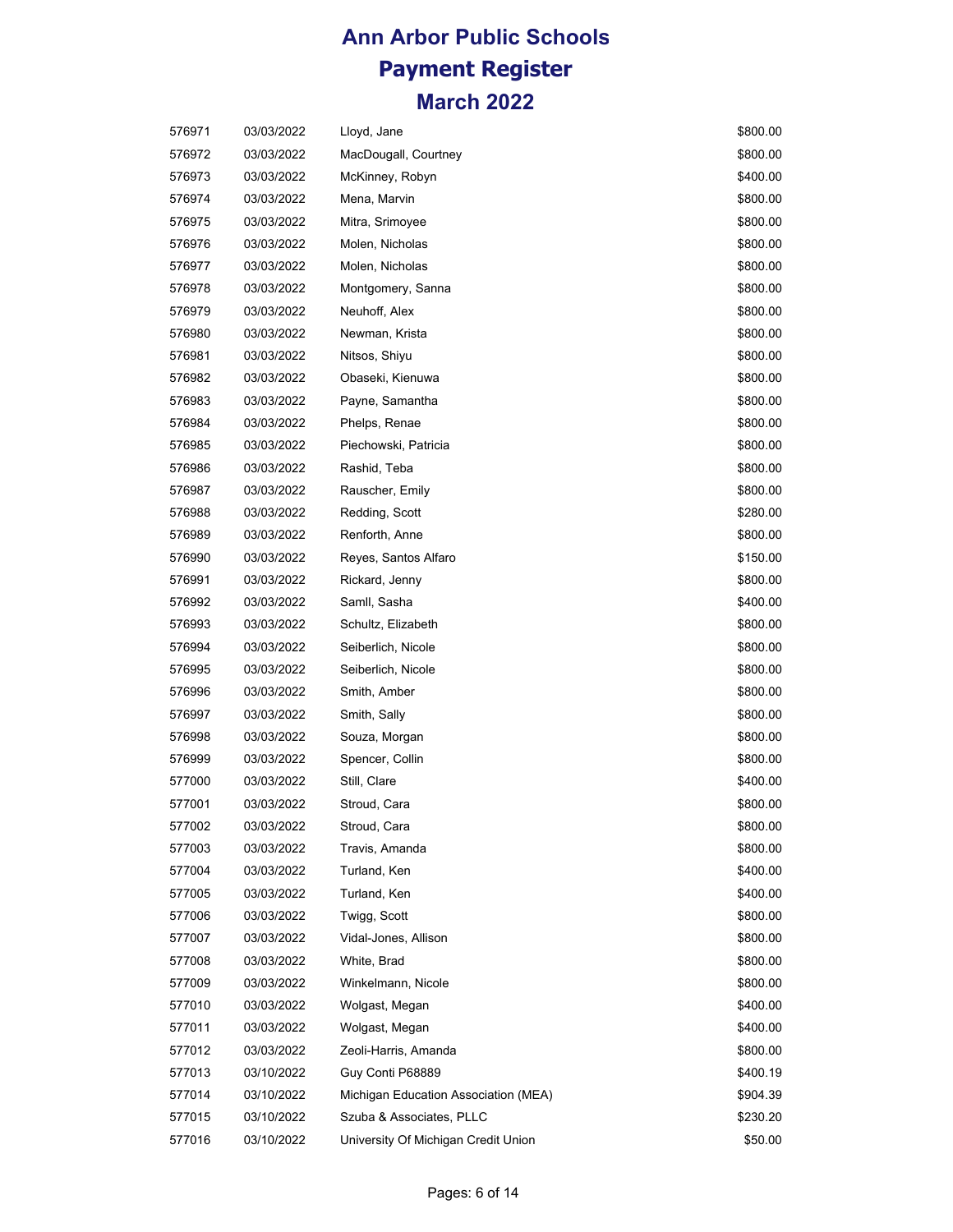| 577017 | 03/10/2022 | Weber & Olcese, P.L.C                          | \$20.00      |
|--------|------------|------------------------------------------------|--------------|
| 577018 | 03/10/2022 | Weber & Olcese, PLC                            | \$577.66     |
| 577019 | 03/10/2022 | Chapter 13 Trustee                             | \$758.60     |
| 577020 | 03/10/2022 | Michigan State Disbursement Unit               | \$4,476.59   |
| 577021 | 03/10/2022 | Office Of The Chapter 13 Trustee               | \$516.59     |
| 577022 | 03/17/2022 | A and N Electric, Inc.                         | \$38,330.14  |
| 577023 | 03/17/2022 | ABM Industry Groups, LLC                       | \$640,099.90 |
| 577024 | 03/17/2022 | <b>Adapted Physical Education Services LLC</b> | \$624.00     |
| 577025 | 03/17/2022 | <b>Advanced Water Treatment</b>                | \$843.00     |
| 577026 | 03/17/2022 | AirTurn, Inc.                                  | \$158.00     |
| 577027 | 03/17/2022 | <b>AM Services</b>                             | \$179,247.52 |
| 577028 | 03/17/2022 | Amazon.com LLC                                 | \$6,650.29   |
| 577029 | 03/17/2022 | AMF Bowling Centers, Inc.                      | \$68.00      |
| 577030 | 03/17/2022 | Amway Grand Plaza                              | \$2,030.67   |
| 577031 | 03/17/2022 | AndyMark Inc                                   | \$496.64     |
| 577032 | 03/17/2022 | Ann Arbor Sport Fencing Club                   | \$1,346.76   |
| 577033 | 03/17/2022 | Ann Arbor Symphony Orchestra                   | \$300.00     |
| 577034 | 03/17/2022 | Ann Arbor Welding Supply                       | \$236.60     |
| 577035 | 03/17/2022 | Apple Computer Inc                             | \$6,374.10   |
| 577036 | 03/17/2022 | Applied Imaging                                | \$22,371.22  |
| 577037 | 03/17/2022 | AquaPhoenix Scientific, Inc.                   | \$15,860.00  |
| 577038 | 03/17/2022 | Arch Environmental Group, Inc.                 | \$26,547.33  |
| 577039 | 03/17/2022 | Behler-Young Company                           | \$1,163.77   |
| 577040 | 03/17/2022 | <b>Bianco Tours</b>                            | \$2,206.00   |
| 577041 | 03/17/2022 | <b>Blick Art Materials LLC</b>                 | \$326.43     |
| 577042 | 03/17/2022 | Blue Care Network Of Michigan                  | \$23,759.98  |
| 577043 | 03/17/2022 | Boilers, Controls & Equipment, Inc.            | \$1,102.50   |
| 577044 | 03/17/2022 | Broadspire Services Inc.                       | \$6,112.73   |
| 577045 | 03/17/2022 | Busch's Valuland - Green Rd                    | \$70.75      |
| 577046 | 03/17/2022 | <b>Busch's Valuland-Main St</b>                | \$507.29     |
| 577047 | 03/17/2022 | Care Transport Inc.                            | \$22,881.62  |
| 577048 | 03/17/2022 | <b>Carpentry Concepts &amp; Ceilings</b>       | \$23,969.70  |
| 577049 | 03/17/2022 | Cengage Learning                               | \$1,630.28   |
| 577050 | 03/17/2022 | Central Michigan Paper (cmp)                   | \$2,600.00   |
| 577051 | 03/17/2022 | Cintas                                         | \$10,153.72  |
| 577052 | 03/17/2022 | Cintas                                         | \$1,554.00   |
| 577053 | 03/17/2022 | Cintas                                         | \$203.40     |
| 577054 | 03/17/2022 | City Of Ann Arbor Police Dept.                 | \$2,534.18   |
| 577055 | 03/17/2022 | City Of Ann Arbor Police Dept.                 | \$690.13     |
| 577056 | 03/17/2022 | City Of Ann Arbor Treasurer                    | \$250.00     |
| 577057 | 03/17/2022 | City Of Ann Arbor Treasurer                    | \$5,335.55   |
| 577058 | 03/17/2022 | Colman Wolf Supply Company                     | \$67,598.53  |
| 577059 | 03/17/2022 | Compass Group, DBA Chartwells K-12             | \$412,658.03 |
| 577060 | 03/17/2022 | Complete Production System Inc                 | \$9,672.00   |
| 577061 | 03/17/2022 | COR Maintenance LLC.                           | \$2,763.53   |
| 577062 | 03/17/2022 | Cross Country Staffing, Inc.                   | \$12,575.15  |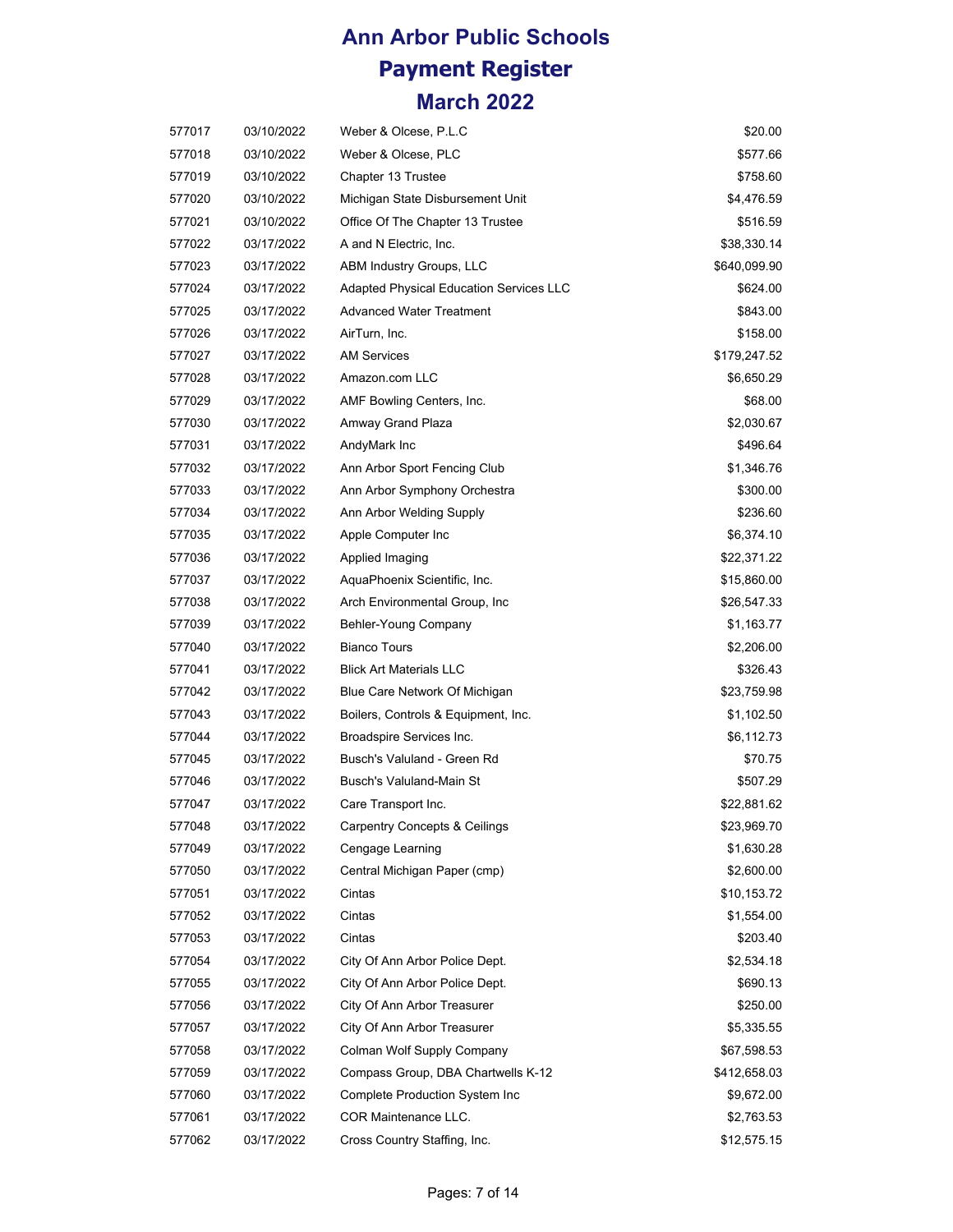| 577063 | 03/17/2022 | Customink                             | \$574.38    |
|--------|------------|---------------------------------------|-------------|
| 577064 | 03/17/2022 | Davis Vision                          | \$3,141.35  |
| 577065 | 03/17/2022 | Delta-T Group Detroit                 | \$2,048.35  |
| 577066 | 03/17/2022 | Demco, Inc.                           | \$217.63    |
| 577067 | 03/17/2022 | Demco, Inc.                           | \$427.59    |
| 577068 | 03/17/2022 | Detroit Edison Or Dte Energy          | \$66,742.94 |
| 577069 | 03/17/2022 | Detroit Salt Company Llc              | \$16,519.72 |
| 577070 | 03/17/2022 | Dihydro Services Inc                  | \$436.00    |
| 577071 | 03/17/2022 | Dollar Bill Copying                   | \$4,888.96  |
| 577072 | 03/17/2022 | DuPree, Krystle                       | \$130.00    |
| 577073 | 03/17/2022 | Easy English News                     | \$348.00    |
| 577074 | 03/17/2022 | <b>Edmondson Security Solutions</b>   | \$902.00    |
| 577075 | 03/17/2022 | Ferguson Enterprises, Inc.            | \$2,260.95  |
| 577076 | 03/17/2022 | FileWave (USA), Inc.                  | \$11,225.00 |
| 577077 | 03/17/2022 | Follett School Solutions, Inc.        | \$2,792.36  |
| 577078 | 03/17/2022 | <b>Foundation Building Materials</b>  | \$78.88     |
| 577079 | 03/17/2022 | Fulcrum Management Solutions, Inc.    | \$25,200.00 |
| 577080 | 03/17/2022 | GameTime c/o Sinclair Recreation      | \$7,110.07  |
| 577081 | 03/17/2022 | Gaynor, Jeffrey, T                    | \$130.00    |
| 577082 | 03/17/2022 | Getaway Tours Inc                     | \$995.00    |
| 577083 | 03/17/2022 | Global Interpreting Services LLC-2    | \$1,377.27  |
| 577084 | 03/17/2022 | Gordon Food Service                   | \$470.54    |
| 577085 | 03/17/2022 | Goyette Mechanical Co                 | \$53,785.19 |
| 577086 | 03/17/2022 | Grainger                              | \$470.70    |
| 577087 | 03/17/2022 | Grand Valley Automation, Inc.         | \$61,547.18 |
| 577088 | 03/17/2022 | Gregory C. Smith Dba Quality Fire Ins | \$225.00    |
| 577089 | 03/17/2022 | Gross Electric                        | \$1,521.90  |
| 577090 | 03/17/2022 | Hewitt's Music, Inc.                  | \$65.00     |
| 577091 | 03/17/2022 | Huntington National Bank              | \$500.00    |
| 577092 | 03/17/2022 | Hutson                                | \$10,650.00 |
| 577093 | 03/17/2022 | Imagine Learning, Inc.                | \$1,500.00  |
| 577094 | 03/17/2022 | Indian Trails Inc.                    | \$1,606.00  |
| 577095 | 03/17/2022 | J W Pepper & Sons, Inc.               | \$281.43    |
| 577096 | 03/17/2022 | J.C. Ehrlich Pest Control             | \$2,742.30  |
| 577097 | 03/17/2022 | Jackson Service Company               | \$1,191.00  |
| 577098 | 03/17/2022 | James Lee Michaels DBA Avery Systems  | \$3,929.00  |
| 577099 | 03/17/2022 | JDRM Engineering, Inc.                | \$1,900.00  |
| 577100 | 03/17/2022 | Johnson, Bryan, Lee                   | \$130.00    |
| 577101 | 03/17/2022 | Johnson Controls Inc                  | \$8,438.38  |
| 577102 | 03/17/2022 | Johnstone Supply Detroit Group        | \$1,164.02  |
| 577103 | 03/17/2022 | Jostens, Inc.                         | \$339.20    |
| 577104 | 03/17/2022 | Junior Learning Inc                   | \$2,249.80  |
| 577105 | 03/17/2022 | K & B Asphalt Sealcoating, Inc.       | \$1,500.00  |
| 577106 | 03/17/2022 | KAP7 International, Inc.              | \$1,564.90  |
| 577107 | 03/17/2022 | Kelly-Shaieb, Jessica, Leigh          | \$130.00    |
| 577108 | 03/17/2022 | Kendall Hunt Publishing Company       | \$240.90    |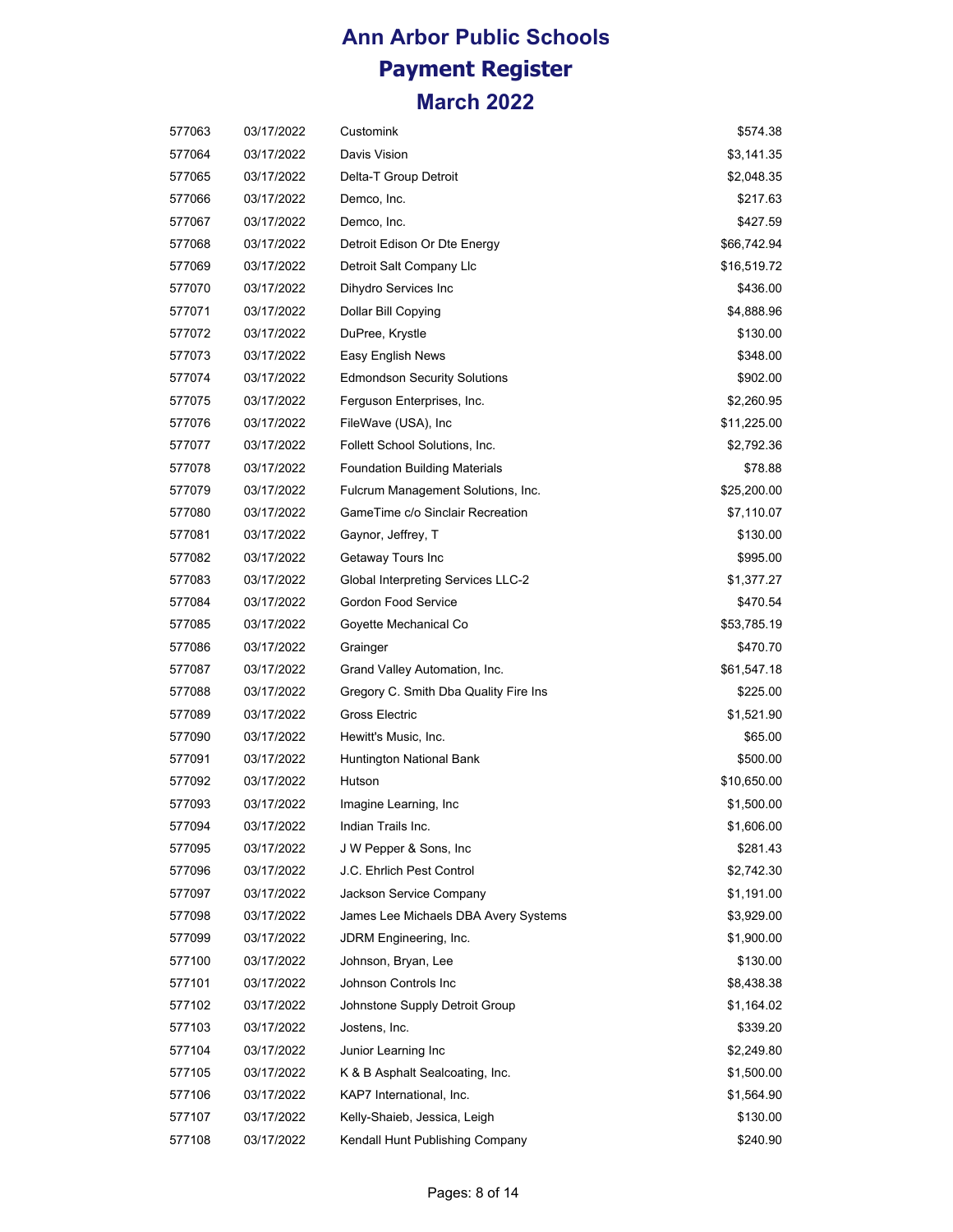| 577109 | 03/17/2022 | Kone Incorporated                                | \$915.09       |
|--------|------------|--------------------------------------------------|----------------|
| 577110 | 03/17/2022 | Lakeshore Learning Materials                     | \$1,814.34     |
| 577111 | 03/17/2022 | Lazarus, Rebecca, Ruth                           | \$130.00       |
| 577112 | 03/17/2022 | Lee & Low Books Inc.                             | \$1,246.42     |
| 577113 | 03/17/2022 | Let's Go Transportation Services                 | \$5,758.50     |
| 577114 | 03/17/2022 | Lifeworks (US) LTD.                              | \$2,700.00     |
| 577115 | 03/17/2022 | Lightspeed Technologies, Inc                     | \$240.00       |
| 577116 | 03/17/2022 | Lincoln High School                              | \$200.00       |
| 577117 | 03/17/2022 | LYNX DX, Inc.                                    | \$17,500.00    |
| 577118 | 03/17/2022 | <b>Madison Electric</b>                          | \$7,067.32     |
| 577119 | 03/17/2022 | MakerWorks LLC                                   | \$1,560.00     |
| 577120 | 03/17/2022 | MakerWorks LLC                                   | \$1,575.00     |
| 577121 | 03/17/2022 | Mcmaster-Carr Supply                             | \$374.58       |
| 577122 | 03/17/2022 | Mea Financial Services Inc. Group Term Life      | \$3,858.82     |
| 577123 | 03/17/2022 | Medco Supply Co (lockbox) Or Masune & Surgical S | \$30.15        |
| 577124 | 03/17/2022 | Meridian Winds LLC                               | \$1,781.50     |
| 577125 | 03/17/2022 | Merit Network, Inc.                              | \$3,875.00     |
| 577126 | 03/17/2022 | Messa (370)                                      | \$520,594.05   |
| 577127 | 03/17/2022 | MI Assoc Of Community/Adult Ed (MACAE)           | \$200.00       |
| 577128 | 03/17/2022 | Michigan Power Rodding, Inc.                     | \$2,968.00     |
| 577129 | 03/17/2022 | Michigan School Business Officials/MSBO          | \$785.00       |
| 577130 | 03/17/2022 | Michigan Urgent Care                             | \$105.00       |
| 577131 | 03/17/2022 | Michigan Water Polo Association                  | \$2,000.00     |
| 577132 | 03/17/2022 | <b>MLive Media Group</b>                         | \$128.25       |
| 577133 | 03/17/2022 | <b>MSC Industrial Supply Co</b>                  | \$341.75       |
| 577134 | 03/17/2022 | My Virtual Academy                               | \$375.00       |
| 577135 | 03/17/2022 | Napa Auto Parts                                  | \$629.08       |
| 577136 | 03/17/2022 | Nasco                                            | \$439.90       |
| 577137 | 03/17/2022 | NASSP/NHS                                        | \$102.00       |
| 577138 | 03/17/2022 | NUCO <sub>2</sub> Inc                            | \$787.87       |
| 577139 | 03/17/2022 | Office Depot                                     | \$7,432.10     |
| 577140 | 03/17/2022 | PC Parts Plus LLC                                | \$3,400.99     |
| 577141 | 03/17/2022 | Pinard and Sons LLC                              | \$420.00       |
| 577142 | 03/17/2022 | Pipetek Infrastructure Services                  | \$900.00       |
| 577143 | 03/17/2022 | Pitney Bowes-Purchase Power                      | \$200.00       |
| 577144 | 03/17/2022 | PKSA Ann Arbor, LLC                              | \$1,462.19     |
| 577145 | 03/17/2022 | Platt Laundromat, LLC                            | \$189.00       |
| 577146 | 03/17/2022 | Pods Enterprises, LLC                            | \$119.00       |
| 577147 | 03/17/2022 | Polar Paradice                                   | \$500.00       |
| 577148 | 03/17/2022 | Premier Relocations, LLC                         | \$3,250.50     |
| 577149 | 03/17/2022 | Priority Health                                  | \$2,066,671.27 |
| 577150 | 03/17/2022 | Project Grow, Inc.                               | \$726.89       |
| 577151 | 03/17/2022 | Project Lead The Way, Inc.                       | \$1,200.00     |
| 577152 | 03/17/2022 | Quadient Finance USA, Inc.                       | \$250.00       |
| 577153 | 03/17/2022 | Quench USA Inc.                                  | \$87.90        |
| 577154 | 03/17/2022 | Querijero, Ernesto                               | \$130.00       |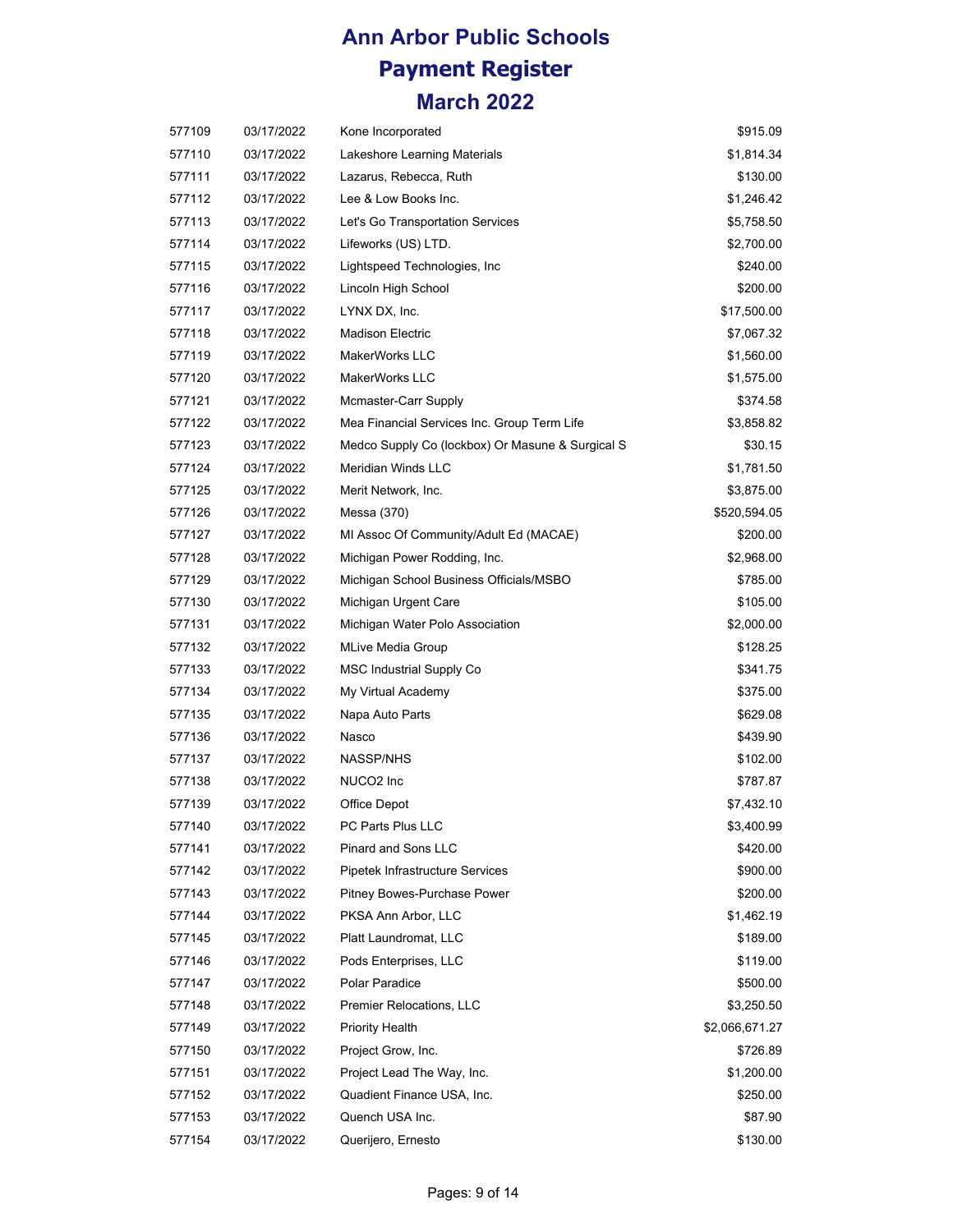| 577155 | 03/17/2022 | Rape, Abuse & Incest National Network (RAINN)      | \$434.61     |
|--------|------------|----------------------------------------------------|--------------|
| 577156 | 03/17/2022 | RealityWorks Inc                                   | \$5,171.00   |
| 577157 | 03/17/2022 | Regents of the University of Michigan              | \$175.10     |
| 577158 | 03/17/2022 | <b>REV Robotics LLC</b>                            | \$2,597.13   |
| 577159 | 03/17/2022 | Rio Grande                                         | \$571.61     |
| 577160 | 03/17/2022 | Robert Half International Inc. dba Account Temps   | \$1,544.06   |
| 577161 | 03/17/2022 | Roberts Installation & Repair                      | \$2,131.00   |
| 577162 | 03/17/2022 | Rogers Base Company, LLC                           | \$3,343.22   |
| 577163 | 03/17/2022 | <b>Rovin Ceramics</b>                              | \$217.50     |
| 577164 | 03/17/2022 | RSVP Photo Booth, Katrina, Humphrey                | \$600.00     |
| 577165 | 03/17/2022 | Runyan Pottery Supply Clio Industrial Park         | \$188.00     |
| 577166 | 03/17/2022 | Safety Systems, Inc.                               | \$12,502.38  |
| 577167 | 03/17/2022 | School Specialty Inc*                              | \$3,435.70   |
| 577168 | 03/17/2022 | Sentinel Technologies Inc                          | \$2,242.21   |
| 577169 | 03/17/2022 | Service Sports, Inc.                               | \$2,345.00   |
| 577170 | 03/17/2022 | Set-Seg (Opt & Gtl)                                | \$1,101.18   |
| 577171 | 03/17/2022 | Shamrock Floor Inc                                 | \$4,010.93   |
| 577172 | 03/17/2022 | Shar Products Co.                                  | \$130.00     |
| 577173 | 03/17/2022 | Shutterbooth Llc Cs                                | \$595.00     |
| 577174 | 03/17/2022 | SkillsUSA Inc.                                     | \$310.00     |
| 577175 | 03/17/2022 | Snap-on Industrial a Division of IDSC Holdings LLC | \$5,169.48   |
| 577176 | 03/17/2022 | <b>Stadium Hardware</b>                            | \$524.79     |
| 577177 | 03/17/2022 | Stafford-Smith, Inc.                               | \$10,992.00  |
| 577178 | 03/17/2022 | Staples Advantage                                  | \$37.73      |
| 577179 | 03/17/2022 | Stats Medic LLC                                    | \$2,334.50   |
| 577180 | 03/17/2022 | Steve's Piano Tuning, LLC                          | \$2,550.00   |
| 577181 | 03/17/2022 | Stone & Dirt                                       | \$900.00     |
| 577182 | 03/17/2022 | Sunbelt Rental, Inc.                               | \$3,187.25   |
| 577183 | 03/17/2022 | Sunglo Restoration Svcs Inc                        | \$351.00     |
| 577184 | 03/17/2022 | Superior Lawn Care & Snow Removal, LLC             | \$102,405.00 |
| 577185 | 03/17/2022 | Susan Eunice Baskett                               | \$130.00     |
| 577186 | 03/17/2022 | The Sherwin-Williams Company                       | \$433.96     |
| 577187 | 03/17/2022 | The Sherwin-Williams Company                       | \$751.23     |
| 577188 | 03/17/2022 | Therapy Shoppe Inc.                                | \$158.36     |
| 577189 | 03/17/2022 | Thermal-Netics Inc.                                | \$1,885.46   |
| 577190 | 03/17/2022 | Town & Country Pools                               | \$1,210.50   |
| 577191 | 03/17/2022 | Tredroc Tire Services, LLC                         | \$1,230.77   |
| 577192 | 03/17/2022 | <b>Underground Printing</b>                        | \$2,361.27   |
| 577193 | 03/17/2022 | United Image Group                                 | \$7,280.00   |
| 577194 | 03/17/2022 | University Translator Services                     | \$225.00     |
| 577195 | 03/17/2022 | Unum Life Insurance Company Of America             | \$4,498.52   |
| 577196 | 03/17/2022 | Unum Long/Short Term Insurance Company Of America  | \$12,170.66  |
| 577197 | 03/17/2022 | US Foods, Inc.                                     | \$1,987.62   |
| 577198 | 03/17/2022 | Vernier Software & Technology                      | \$1,269.20   |
| 577199 | 03/17/2022 | Virtual Enterprises International, Inc.            | \$406.00     |
| 577200 | 03/17/2022 | W.J. O'Neil Company                                | \$11,110.34  |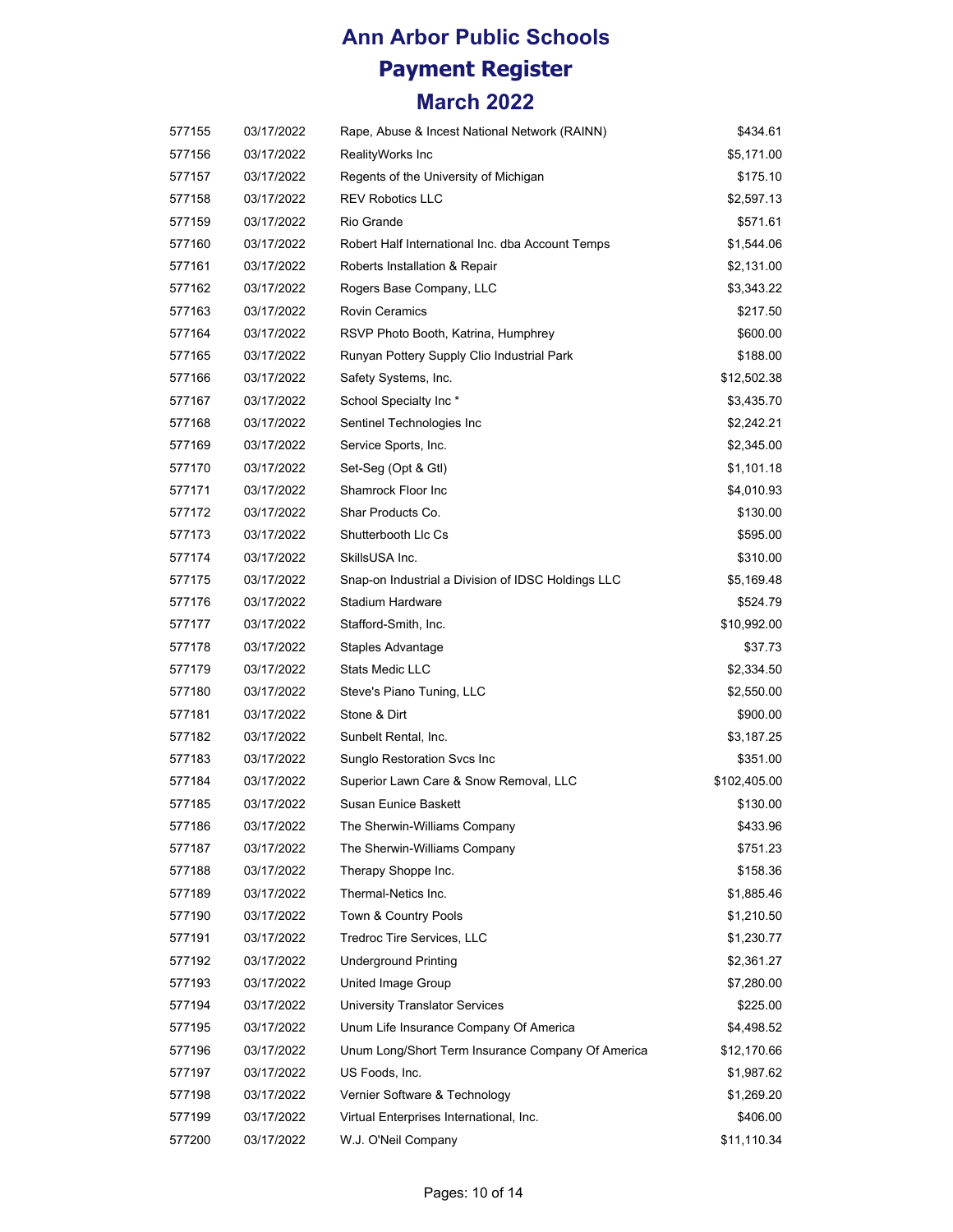| 577201 | 03/17/2022 | Washtenaw Glass Co.                             | \$1,092.19  |
|--------|------------|-------------------------------------------------|-------------|
| 577202 | 03/17/2022 | Waste Management                                | \$2,835.37  |
| 577203 | 03/17/2022 | Williams Scotsman, Inc dba Willscot             | \$140.00    |
| 577204 | 03/17/2022 | Wolverine Supply Inc                            | \$1,573.41  |
| 577205 | 03/17/2022 | Young Supply Co                                 | \$988.09    |
| 577206 | 03/17/2022 | Paradigm Equities Inc                           | \$2,812.35  |
| 577207 | 03/17/2022 | Massimino, Amber                                | \$97.25     |
| 577208 | 03/17/2022 | Smith, Andrea                                   | \$90.50     |
| 577209 | 03/24/2022 | Guy Conti P68889                                | \$266.97    |
| 577210 | 03/24/2022 | Michigan Education Association (MEA)            | \$1,055.25  |
| 577211 | 03/24/2022 | Midland Funding LLC                             | \$278.64    |
| 577212 | 03/24/2022 | University Of Michigan Credit Union             | \$50.00     |
| 577213 | 03/24/2022 | Weber & Olcese, PLC                             | \$566.29    |
| 577214 | 03/24/2022 | Chapter 13 Trustee                              | \$253.85    |
| 577215 | 03/24/2022 | Michigan State Disbursement Unit                | \$4,494.15  |
| 577216 | 03/24/2022 | Office Of The Chapter 13 Trustee                | \$516.59    |
| 577217 | 03/31/2022 | 3Chords Inc.                                    | \$11,962.50 |
| 577218 | 03/31/2022 | A and N Electric, Inc.                          | \$19,474.00 |
| 577219 | 03/31/2022 | A2 Breakdance                                   | \$1,017.73  |
| 577220 | 03/31/2022 | <b>ACCO Brands USA LLC</b>                      | \$1,666.59  |
| 577221 | 03/31/2022 | AFLAC                                           | \$7,423.18  |
| 577222 | 03/31/2022 | <b>AM Services</b>                              | \$845.96    |
| 577223 | 03/31/2022 | Amazon.com LLC                                  | \$5,723.08  |
| 577224 | 03/31/2022 | American Modeling Teachers (AMTA)               | \$775.00    |
| 577225 | 03/31/2022 | Apple Computer Inc                              | \$1,121.94  |
| 577226 | 03/31/2022 | Applied Imaging                                 | \$10,786.35 |
| 577227 | 03/31/2022 | <b>Arbor Chess</b>                              | \$666.27    |
| 577228 | 03/31/2022 | Arch Environmental Group, Inc.                  | \$4,621.96  |
| 577229 | 03/31/2022 | <b>Baruzzini Aquatics</b>                       | \$48,819.77 |
| 577230 | 03/31/2022 | Behler-Young Company                            | \$1,735.58  |
| 577231 | 03/31/2022 | <b>Birch Agency</b>                             | \$2,035.00  |
| 577232 | 03/31/2022 | Boilers, Controls & Equipment, Inc.             | \$4,249.99  |
| 577233 | 03/31/2022 | Busch's Valuland-Main St                        | \$65.91     |
| 577234 | 03/31/2022 | Cadillac Travel, Inc                            | \$17,611.72 |
| 577235 | 03/31/2022 | <b>Carpentry Concepts &amp; Ceilings</b>        | \$3,472.00  |
| 577236 | 03/31/2022 | CC Products LLC, Hanes Brands Inc               | \$746.54    |
| 577237 | 03/31/2022 | CCP Products, Inc. DBA Champion Custom Products | \$1,812.69  |
| 577238 | 03/31/2022 | <b>CDW Government LLC</b>                       | \$23,360.00 |
| 577239 | 03/31/2022 | <b>Cedar Point Group Sales</b>                  | \$7,350.00  |
| 577240 | 03/31/2022 | CEI Michigan LLC                                | \$13,707.00 |
| 577241 | 03/31/2022 | ChompAway Ventures LLC DBA Jan-Pro Detroit      | \$65.09     |
| 577242 | 03/31/2022 | City Of Ann Arbor Police Dept.                  | \$5,952.30  |
| 577243 | 03/31/2022 | Clark Hill PLLC                                 | \$783.00    |
| 577244 | 03/31/2022 | Collins And Blaha, P.C.                         | \$24,734.75 |
| 577245 | 03/31/2022 | Colman Wolf Supply Company                      | \$7,957.09  |
| 577246 | 03/31/2022 | Complete Production System Inc                  | \$5,068.87  |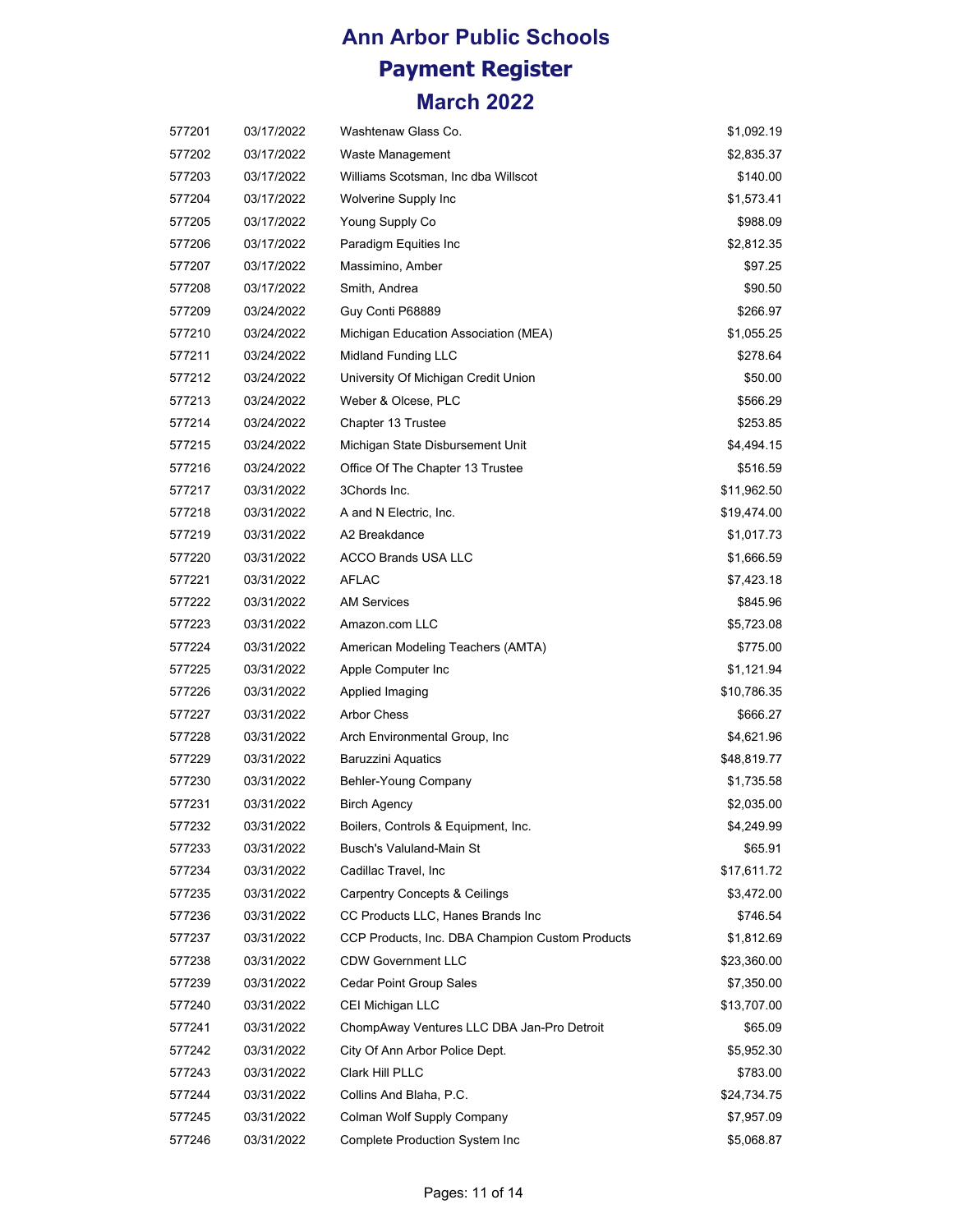| 577247 | 03/31/2022 | <b>Constellation New Energy Gas</b>             | \$231,255.79 |
|--------|------------|-------------------------------------------------|--------------|
| 577248 | 03/31/2022 | Creating Sustainable Landscapes, LLC            | \$286.58     |
| 577249 | 03/31/2022 | Crisis Prevention Institute Inc.                | \$5,997.50   |
| 577250 | 03/31/2022 | Cross Country Staffing, Inc.                    | \$16,799.10  |
| 577251 | 03/31/2022 | Dell Computers Education Sales Dept             | \$4,048.00   |
| 577252 | 03/31/2022 | Demco, Inc.                                     | \$141.76     |
| 577253 | 03/31/2022 | Depcon, Inc.                                    | \$5,720.00   |
| 577254 | 03/31/2022 | Detroit Edison Or Dte Energy                    | \$141,807.73 |
| 577255 | 03/31/2022 | Detroit Salt Company Llc                        | \$2,389.58   |
| 577256 | 03/31/2022 | <b>Discount Mugs</b>                            | \$2,744.00   |
| 577257 | 03/31/2022 | Dollar Bill Copying                             | \$112.28     |
| 577258 | 03/31/2022 | Dummies On The Run Jerry Buffman                | \$300.00     |
| 577259 | 03/31/2022 | <b>Edmondson Security Solutions</b>             | \$2,439.00   |
| 577260 | 03/31/2022 | Epic Sports                                     | \$1,370.03   |
| 577261 | 03/31/2022 | Excel Enrichment II LLC, DBA Nuts About Science | \$1,179.01   |
| 577262 | 03/31/2022 | Fanta, Jane, Nemmer                             | \$980.00     |
| 577263 | 03/31/2022 | Ferguson Enterprises, Inc.                      | \$22,836.90  |
| 577264 | 03/31/2022 | Fiber Link Inc.                                 | \$341.25     |
| 577265 | 03/31/2022 | Flagship Management, LLC                        | \$400.00     |
| 577266 | 03/31/2022 | Follett School Solutions, Inc.                  | \$4,240.86   |
| 577267 | 03/31/2022 | <b>Foundation Building Materials</b>            | \$2,066.56   |
| 577268 | 03/31/2022 | <b>Frankenmuth School District</b>              | \$55.00      |
| 577269 | 03/31/2022 | Frontline Placement Technologies, Inc.          | \$10,104.80  |
| 577270 | 03/31/2022 | General Painting Company LLC                    | \$5,360.00   |
| 577271 | 03/31/2022 | Getaway Tours Inc                               | \$8,384.00   |
| 577272 | 03/31/2022 | Global Interpreting Services LLC-2              | \$3,170.08   |
| 577273 | 03/31/2022 | <b>Gordon Food Service</b>                      | \$409.77     |
| 577274 | 03/31/2022 | Goyette Mechanical Co                           | \$54,807.00  |
| 577275 | 03/31/2022 | <b>Graduation Alliance</b>                      | \$55,600.00  |
| 577276 | 03/31/2022 | Grainger                                        | \$62.43      |
| 577277 | 03/31/2022 | Grand Valley Automation, Inc.                   | \$25,407.35  |
| 577278 | 03/31/2022 | GreatAmerica Financial Services Corporation     | \$861.82     |
| 577279 | 03/31/2022 | Guitar Center Stores, Inc.                      | \$70.00      |
| 577280 | 03/31/2022 | H2I Group, Inc.                                 | \$5,962.84   |
| 577281 | 03/31/2022 | Head Usa Inc Dba Head/Penn Racquet Sp           | \$1,434.72   |
| 577282 | 03/31/2022 | Heather Kellstrom dba HIT Enterprises, LLC      | \$19,500.00  |
| 577283 | 03/31/2022 | Hewitt's Music, Inc.                            | \$225.00     |
| 577284 | 03/31/2022 | Hillsdale College                               | \$100.00     |
| 577285 | 03/31/2022 | Hutson                                          | \$7,549.00   |
| 577286 | 03/31/2022 | Idelle Hammond-Sass Design                      | \$250.00     |
| 577287 | 03/31/2022 | J W Pepper & Sons, Inc.                         | \$285.98     |
| 577288 | 03/31/2022 | Jackson Service Company                         | \$2,563.00   |
| 577289 | 03/31/2022 | James Lee Michaels DBA Avery Systems            | \$5,059.00   |
| 577290 | 03/31/2022 | Johnstone Supply Detroit Group                  | \$1,345.59   |
| 577291 | 03/31/2022 | Jostens, Inc.                                   | \$2,867.64   |
| 577292 | 03/31/2022 | K & B Asphalt Sealcoating, Inc.                 | \$500.00     |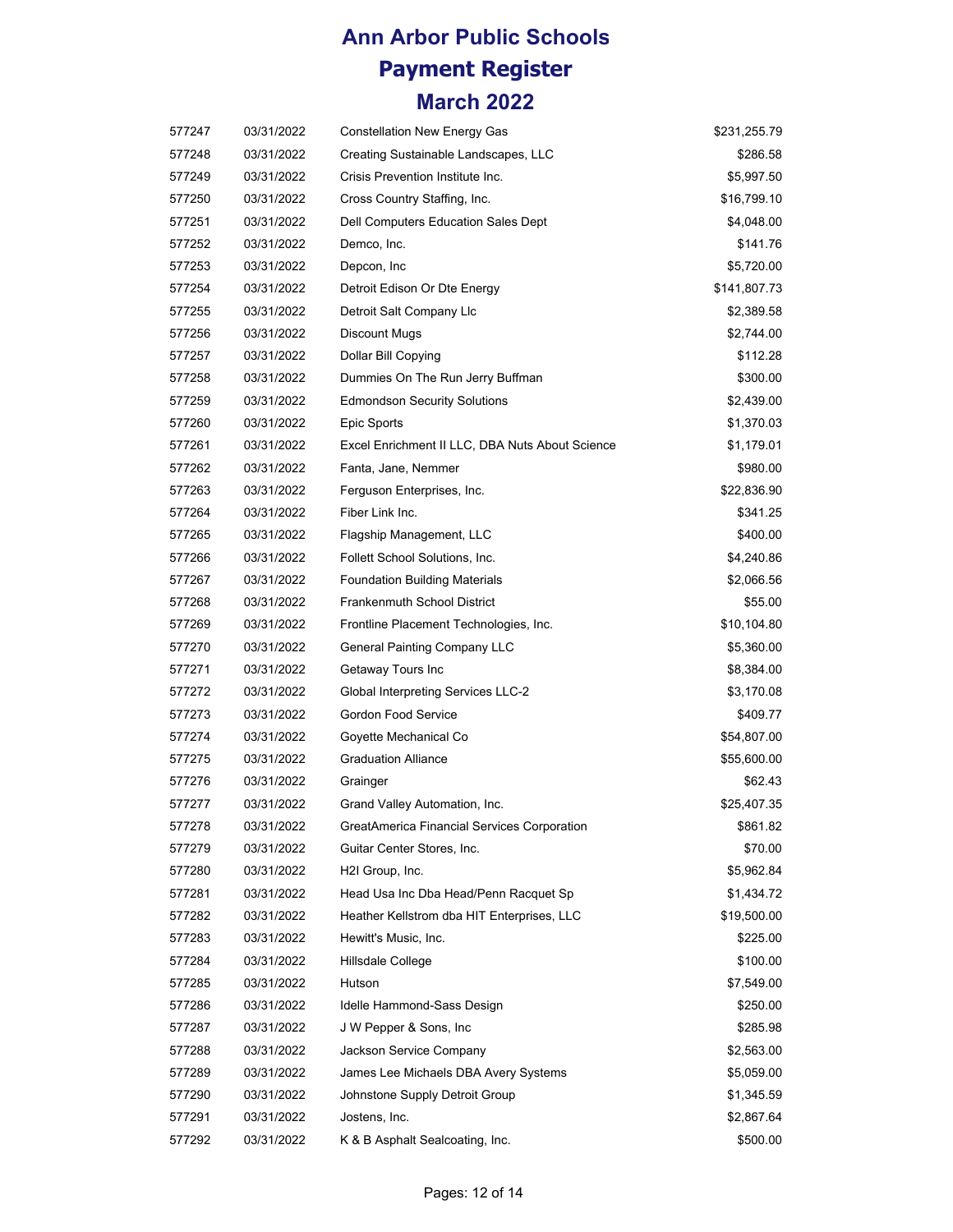| 577293 | 03/31/2022 | Kalpa Systems, Inc.                                | \$3,000.00     |
|--------|------------|----------------------------------------------------|----------------|
| 577294 | 03/31/2022 | KAP7 International, Inc.                           | \$357.00       |
| 577295 | 03/31/2022 | Kendall Hunt Publishing Company                    | \$2,318.40     |
| 577296 | 03/31/2022 | Keytag LLC                                         | \$311.73       |
| 577297 | 03/31/2022 | Literacy Resources, Inc.                           | \$453.47       |
| 577298 | 03/31/2022 | Literacy Resources, Inc.                           | \$559.86       |
| 577299 | 03/31/2022 | Literati Bookstore                                 | \$1,785.05     |
| 577300 | 03/31/2022 | <b>Longstreth Sporting Goods</b>                   | \$354.18       |
| 577301 | 03/31/2022 | Lumens Integration Inc                             | \$150.00       |
| 577302 | 03/31/2022 | <b>Madison Electric</b>                            | \$3,245.72     |
| 577303 | 03/31/2022 | MI Math & Science Leadership Network (MMSLN)       | \$1,600.00     |
| 577304 | 03/31/2022 | Michigan Avian Experience                          | \$475.00       |
| 577305 | 03/31/2022 | Michigan DECA                                      | \$15,739.00    |
| 577306 | 03/31/2022 | Michigan Interscholastic Forensic Association      | \$32.00        |
| 577307 | 03/31/2022 | Michigan Interscholastic Press Association         | \$248.00       |
| 577308 | 03/31/2022 | Michigan Power Rodding, Inc.                       | \$1,203.00     |
| 577309 | 03/31/2022 | Michigan Wildflower Farm                           | \$53.00        |
| 577310 | 03/31/2022 | Miller Canfield Paddock Stone Plc                  | \$5,300.50     |
| 577311 | 03/31/2022 | Mobile Mini Inc. dba Mobile Storage Solutions      | \$181.60       |
| 577312 | 03/31/2022 | Molten USA, Inc.                                   | \$779.39       |
| 577313 | 03/31/2022 | National Express Durham Holding Corp/DBA Trinity   | \$1,367,999.58 |
| 577314 | 03/31/2022 | Office Depot                                       | \$6,332.35     |
| 577315 | 03/31/2022 | Oriental Trading Co.                               | \$292.61       |
| 577316 | 03/31/2022 | PC Parts Plus LLC                                  | \$647.64       |
| 577317 | 03/31/2022 | Pediatric Therapy Associates                       | \$45,164.50    |
| 577318 | 03/31/2022 | <b>Pitney Bowes</b>                                | \$905.58       |
| 577319 | 03/31/2022 | Platinum Psychological Services                    | \$7,600.00     |
| 577320 | 03/31/2022 | Platt Laundromat, LLC                              | \$96.00        |
| 577321 | 03/31/2022 | Presidio Infrastructure Solutions LLC              | \$35,860.00    |
| 577322 | 03/31/2022 | ProCare Therapy, Inc.                              | \$14,493.75    |
| 577323 | 03/31/2022 | Project Lead The Way, Inc.                         | \$700.00       |
| 577324 | 03/31/2022 | <b>Quill Corporation</b>                           | \$311.85       |
| 577325 | 03/31/2022 | RKA Petroleum Companies, Inc.                      | \$52,671.50    |
| 577326 | 03/31/2022 | Robert Half International Inc. dba Account Temps   | \$1,506.40     |
| 577327 | 03/31/2022 | Safety Kleen                                       | \$587.10       |
| 577328 | 03/31/2022 | Saline Area Schools                                | \$205,976.82   |
| 577329 | 03/31/2022 | Schall, David, B                                   | \$1,500.00     |
| 577330 | 03/31/2022 | Scholastic Inc                                     | \$2,156.53     |
| 577331 | 03/31/2022 | School Specialty Inc*                              | \$1,930.03     |
| 577332 | 03/31/2022 | Sentinel Technologies Inc                          | \$991,684.04   |
| 577333 | 03/31/2022 | Service Sports, Inc.                               | \$188.00       |
| 577334 | 03/31/2022 | Shar Products Co.                                  | \$185.00       |
| 577335 | 03/31/2022 | SkillsUSA Inc.                                     | \$705.00       |
| 577336 | 03/31/2022 | Slifco Electric, LLC                               | \$16,862.82    |
| 577337 | 03/31/2022 | Smerigan, Marie                                    | \$2,000.00     |
| 577338 | 03/31/2022 | Snap-on Industrial a Division of IDSC Holdings LLC | \$665.18       |